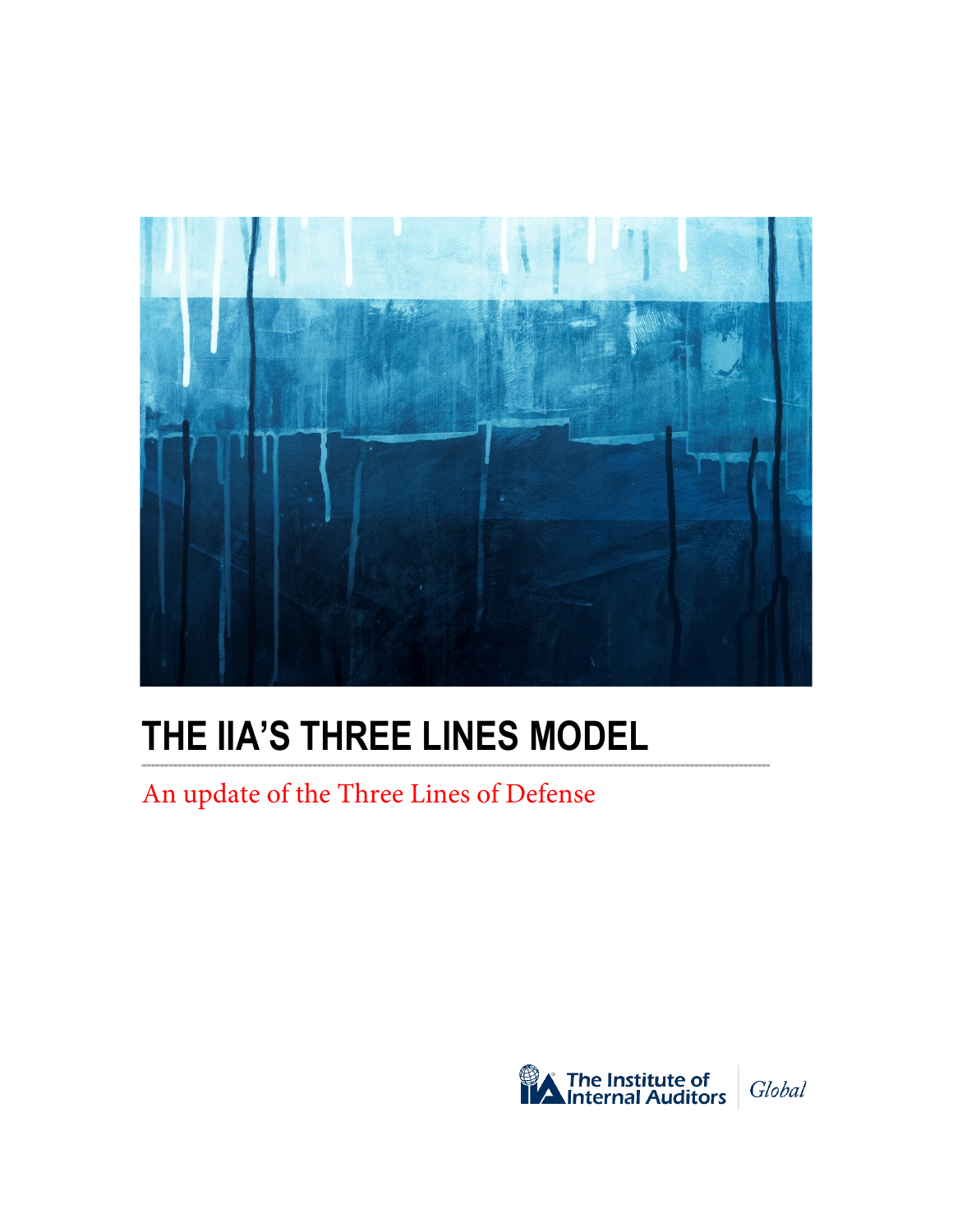# **Table of Contents**

| Between the governing body and management (both first and second line roles) 7 |  |
|--------------------------------------------------------------------------------|--|
|                                                                                |  |
|                                                                                |  |
|                                                                                |  |
|                                                                                |  |
|                                                                                |  |
|                                                                                |  |
|                                                                                |  |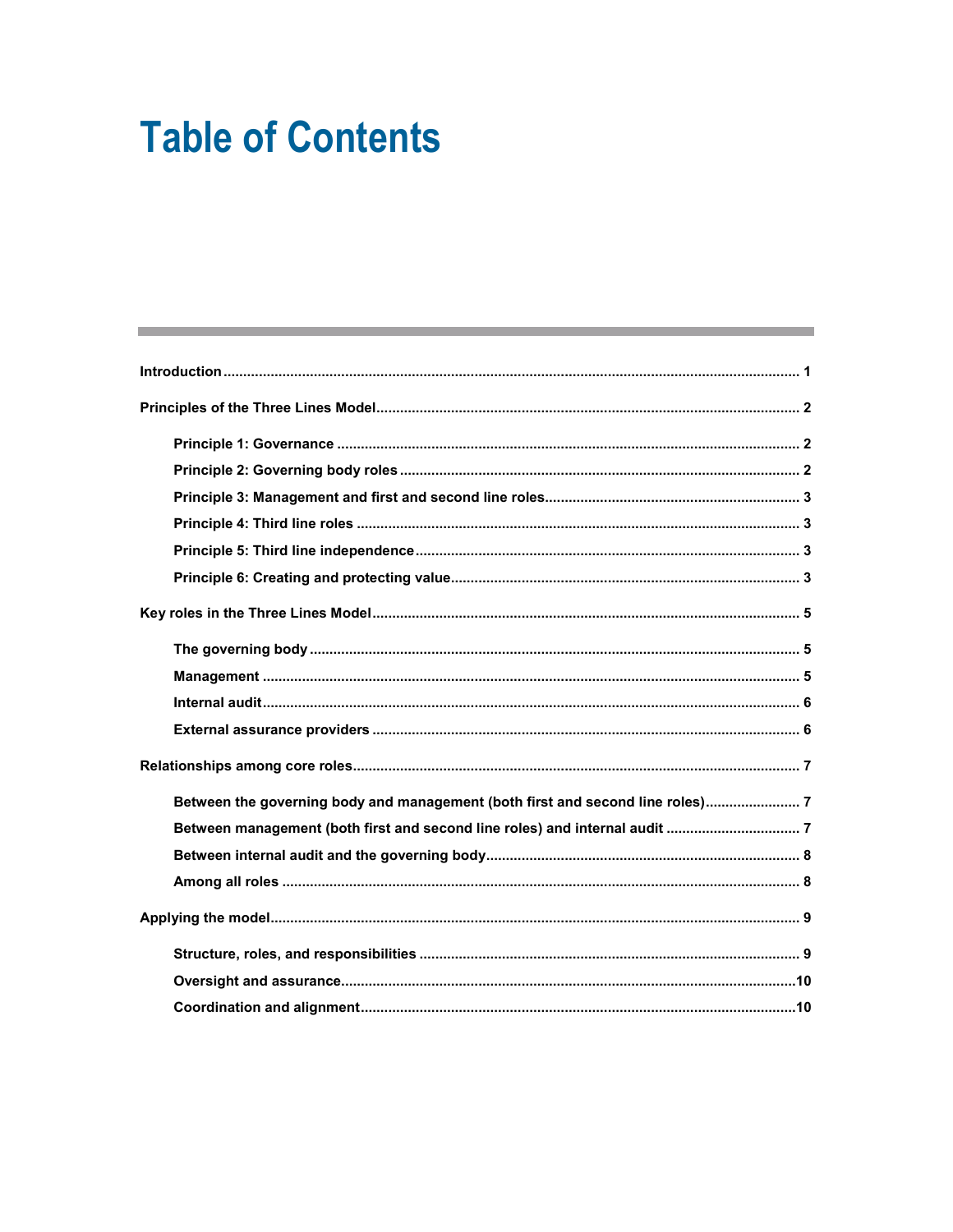## <span id="page-2-0"></span>**INTRODUCTION**

**Organizations are human undertakings, operating** in an increasingly uncertain, complex, interconnected, and volatile world. They often have multiple stakeholders with diverse, changeable, and sometimes competing interests. Stakeholders entrust organizational oversight to a governing body, which in turn delegates resources and authority to management to take appropriate actions, including managing risk.

For these reasons and more, organizations need effective structures and processes to enable the achievement of objectives, while supporting strong governance and risk management. As the governing body receives reports from management on activities, outcomes, and forecasts, both the governing body and management rely on internal audit to provide independent, objective assurance and advice on all matters and to promote and facilitate innovation and improvement. The governing body is ultimately accountable for governance, which is achieved through the actions and behaviors of the governing body as well as management and internal audit.

The Three Lines Model helps organizations identify structures and processes that best assist the achievement of objectives and facilitate strong governance and risk management. The model applies to all organizations and is optimized by:

#### **Key terms**

**Organization - An organized group of activities, resources, and people working toward shared goals.**

**Stakeholders - Those groups and individuals whose interests are served or impacted by the organization.**

**Governing body - Those individuals who are accountable to stakeholders for the success of the organization.**

**Management - Those individuals, teams, and support functions assigned to provide products and/or services to the organization's clients.**

**Internal audit - Those individuals operating independently from management to provide assurance and insight on the adequacy and effectiveness of governance and the management of risk (including internal control).**

**The Three Lines Model - The model previously known as the Three Lines of Defense.**

**Internal control - Processes designed to provide reasonable confidence over the achievement of objectives.**

- **Adopting a principles-based approach and adapting the model to suit organizational objectives** and circumstances.
- **F** Focusing on the contribution risk management makes to achieving objectives and creating value, as well as to matters of "defense" and protecting value.
- **EXECUTE:** Clearly understanding the roles and responsibilities represented in the model and the relationships among them.
- Implementing measures to ensure activities and objectives are aligned with the prioritized interests of stakeholders.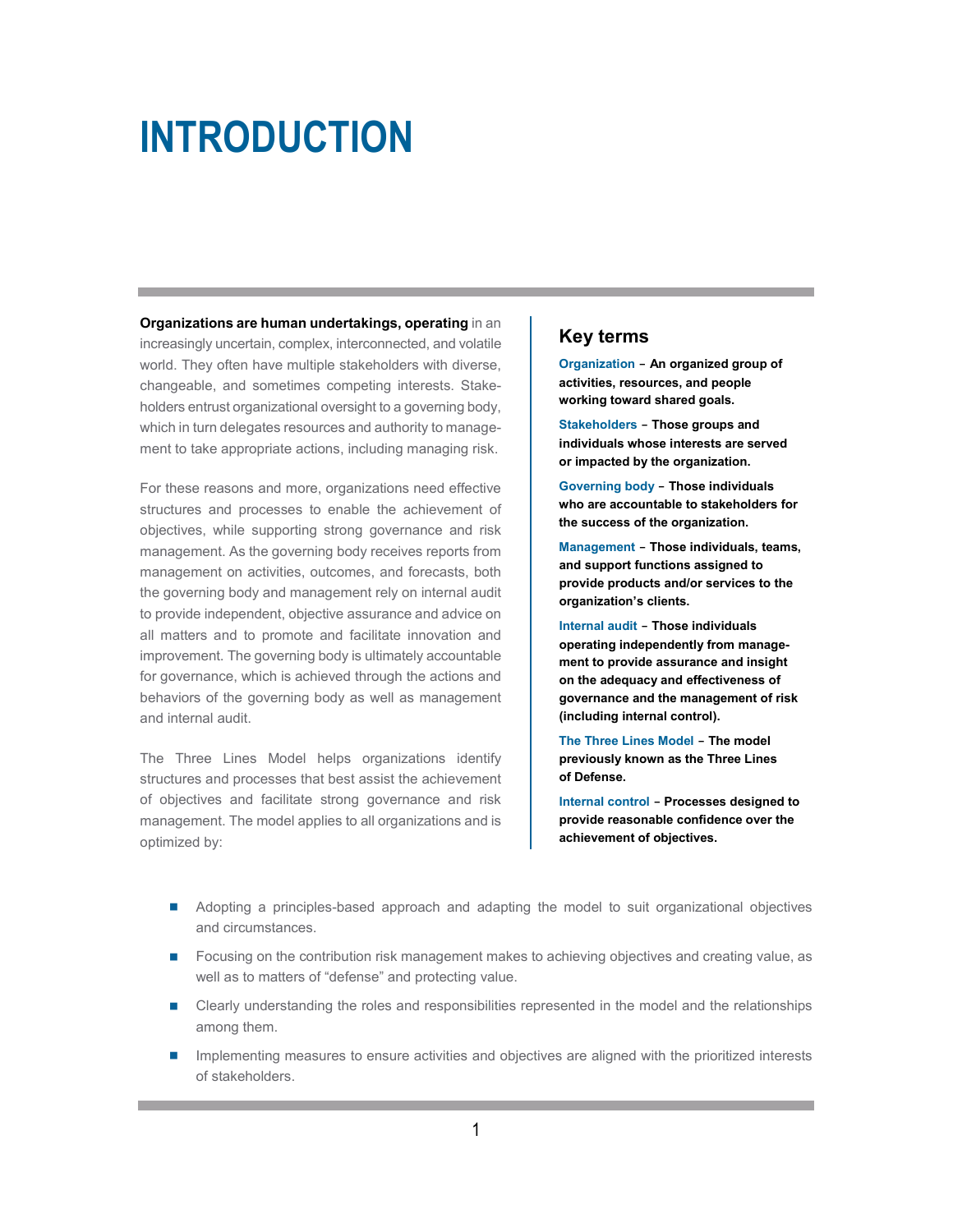## <span id="page-3-0"></span>**PRINCIPLES OF THE THREE LINES MODEL**

#### <span id="page-3-1"></span>Principle 1: Governance

**Governance of an organization** requires appropriate structures and processes that enable:

- **Accountability** by a governing body to stakeholders for organizational oversight through integrity, leadership, and transparency.
- **Actions** (including managing risk) by management to achieve the objectives of the organization through risk-based decision-making and application of resources.
- **Assurance and advice** by an independent internal audit function to provide clarity and confidence and to promote and facilitate continuous improvement through rigorous inquiry and insightful communication.

### <span id="page-3-2"></span>Principle 2: Governing body roles

The governing body ensures:

- Appropriate structures and processes are in place for effective governance.
- Organizational objectives and activities are aligned with the prioritized interests of stakeholders.

The governing body:

- **Delegates responsibility and provides resources to management to achieve the objectives of the** organization while ensuring legal, regulatory, and ethical expectations are met.
- **Establishes and oversees an independent, objective, and competent internal audit function to provide** clarity and confidence on progress toward the achievement of objectives.

#### **Key terms**

**Risk-based decision-making - A considered process that includes analysis, planning, action, monitoring, and review, and takes account of potential impacts of uncertainty on objectives.** 

**Assurance - Independent confirmation and confidence.**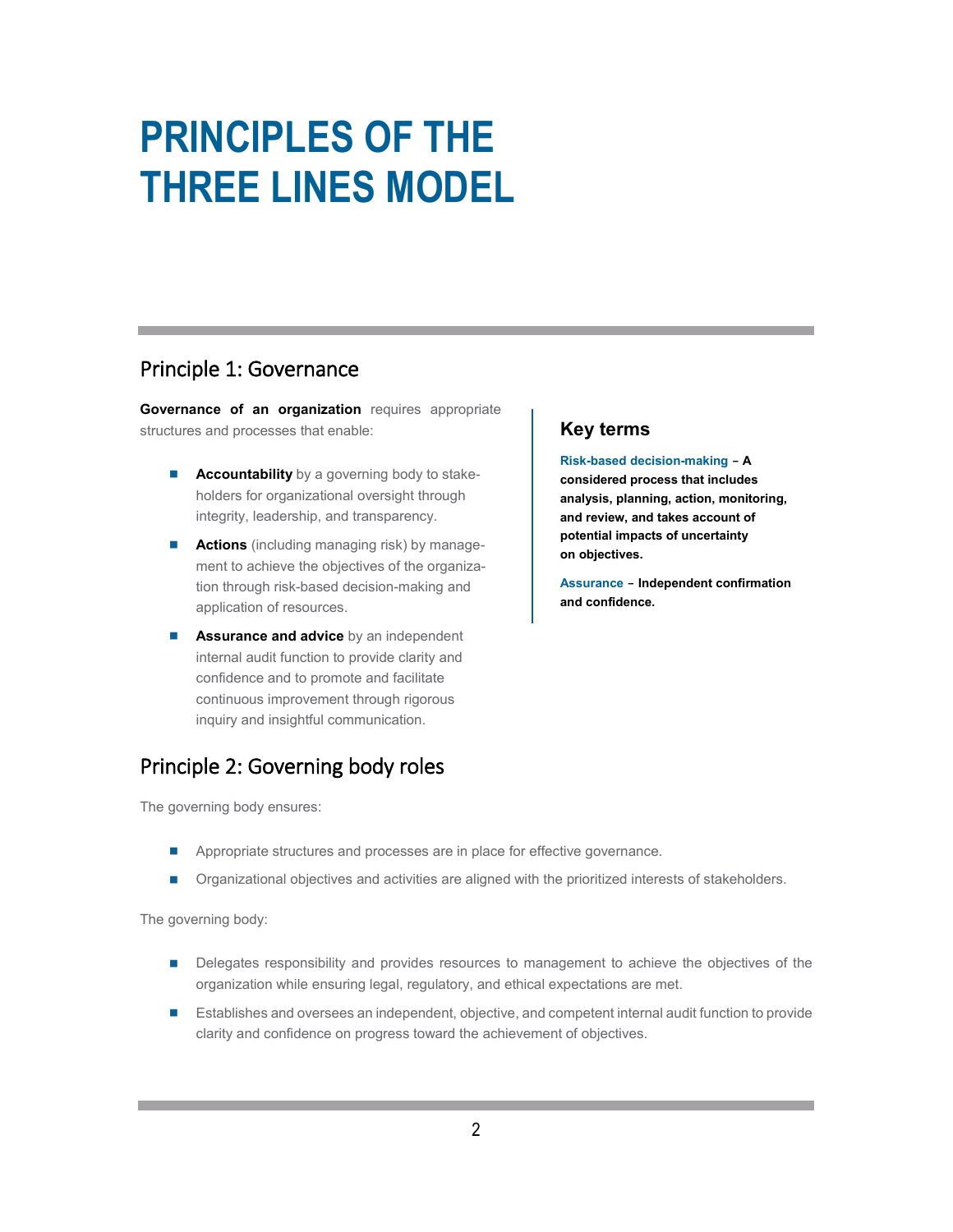#### <span id="page-4-0"></span>Principle 3: Management and first and second line roles

Management's responsibility to achieve organizational objectives comprises both first and second line roles.<sup>[1](#page-4-4)</sup> *First line roles* are most directly aligned with the delivery of products and/or services to clients of the organization, and include the roles of support functions[2.](#page-4-5) *Second line roles* provide assistance with managing risk.

First and second line roles may be blended or separated. Some second line roles may be assigned to specialists to provide complementary expertise, support, monitoring, and challenge to those with first line roles. Second line roles can focus on specific objectives of risk management, such as: compliance with laws, regulations, and acceptable ethical behavior; internal control; information and technology security; sustainability; and quality assurance. Alternatively, second line roles may span a broader responsibility for risk management, such as enterprise risk management (ERM). However, responsibility for managing risk remains a part of first line roles and within the scope of management.

#### <span id="page-4-1"></span>Principle 4: Third line roles

l

Internal audit provides independent and objective assurance and advice on the adequacy and effectiveness of governance and risk management.<sup>[3](#page-4-6)</sup> It achieves this through the competent application of systematic and disciplined processes, expertise, and insight. It reports its findings to management and the governing body to promote and facilitate continuous improvement. In doing so, it may consider assurance from other internal and external providers.

#### <span id="page-4-2"></span>Principle 5: Third line independence

Internal audit's independence from the responsibilities of management is critical to its objectivity, authority, and credibility. It is established through: accountability to the governing body; unfettered access to people, resources, and data needed to complete its work; and freedom from bias or interference in the planning and delivery of audit services.

### <span id="page-4-3"></span>Principle 6: Creating and protecting value

All roles working together collectively contribute to the creation and protection of value when they are aligned with each other and with the prioritized interests of stakeholders. Alignment of activities is achieved through communication, cooperation, and collaboration. This ensures the reliability, coherence, and transparency of information needed for risk-based decision making.

<span id="page-4-4"></span><sup>1.</sup> The language of "first line," "second line," and "third line" is retained from the original model in the interests of familiarity. However, the "lines" are not intended to denote structural elements but a useful differentiation in roles. Logically, governing body roles also constitute a "line" but this convention has not been adopted to avoid confusion. The numbering (first, second, third) should not be taken to imply sequential operations. Instead, all roles operate concurrently.

<span id="page-4-5"></span><sup>2.</sup> Some consider the roles of support functions (such as HR, administration, and building services) to be second line roles. For clarity, the Three Lines Model regards *first line roles* to include both "front of house" and "back office" activities, and *second line roles* to comprise those complementary activities focused on risk-related matters.

<span id="page-4-6"></span><sup>3.</sup> In some organizations, other third line roles are identified, such as oversight, inspection, investigation, evaluation, and remediation, which may be part of the internal audit function or operate separately.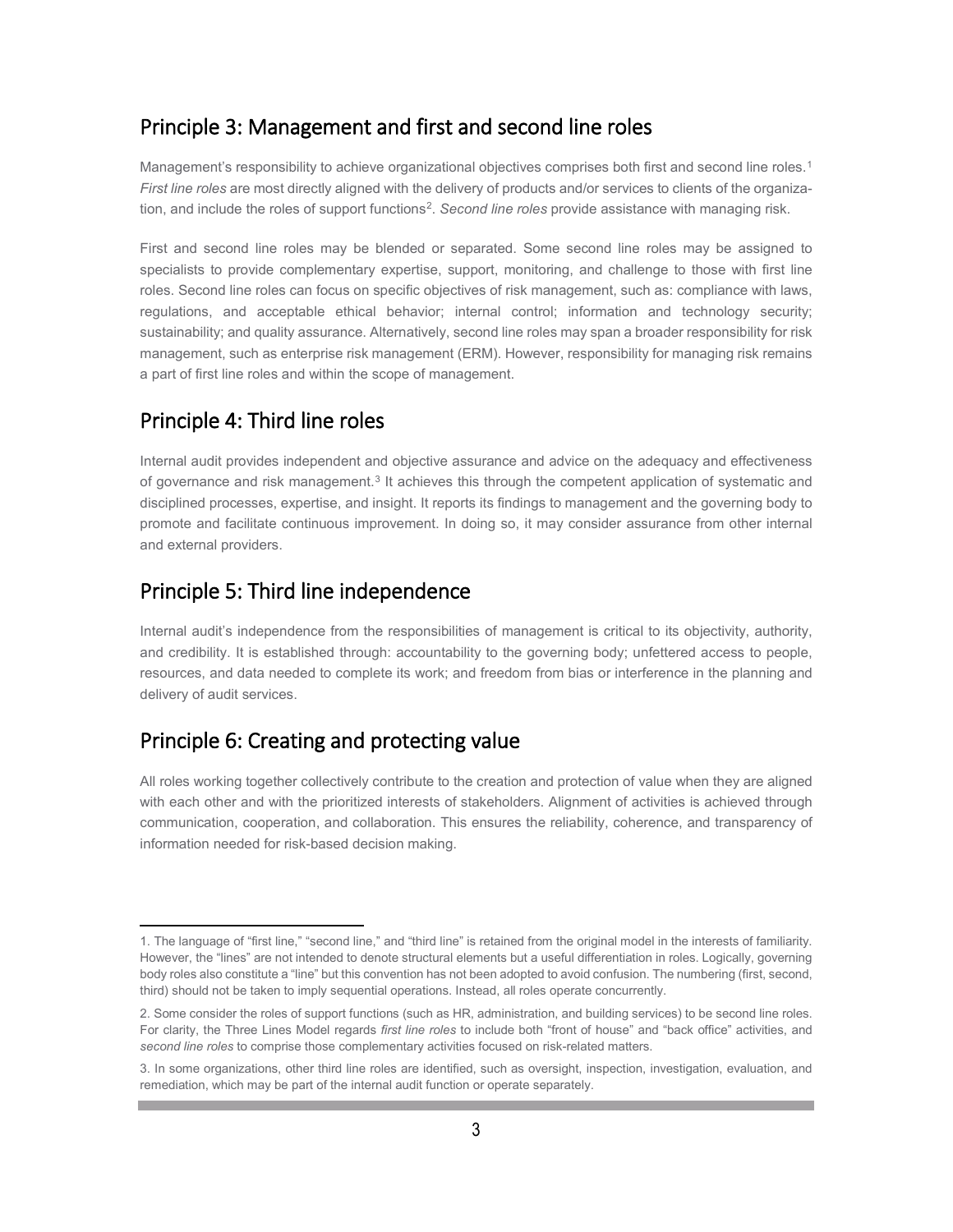## **The IIA's Three Lines Model**

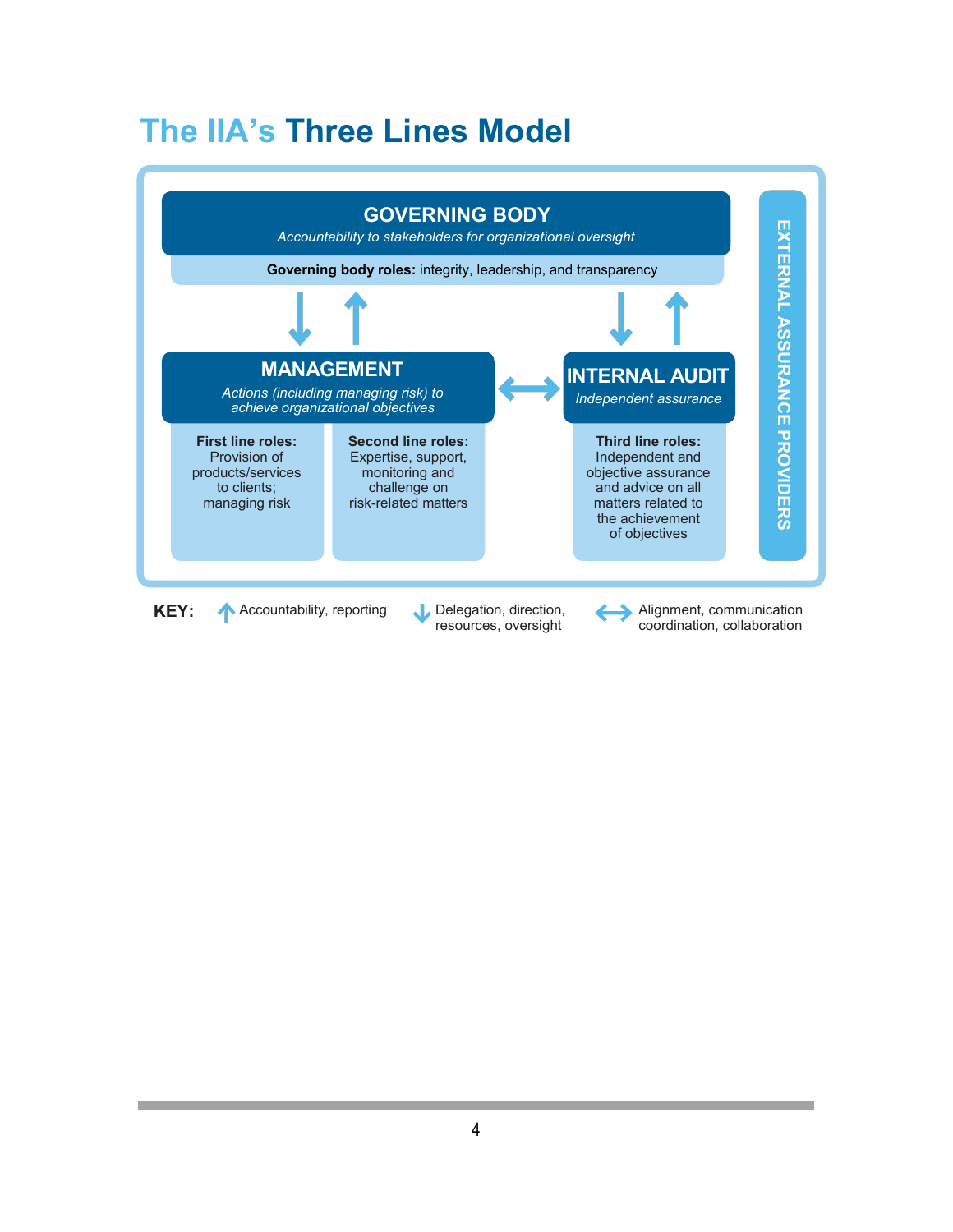## <span id="page-6-0"></span>**KEY ROLES IN THE THREE LINES MODEL**

**Organizations differ considerably in their distribution** of responsibilities. However, the following high-level roles serve to amplify the Principles of the Three Lines Model.

### <span id="page-6-1"></span>The governing body

- Accepts accountability to stakeholders for oversight of the organization.
- **Engages with stakeholders to monitor their interests and communicate transparently on the achieve**ment of objectives.
- Nurtures a culture promoting ethical behavior and accountability.
- Establishes structures and processes for governance, including auxiliary committees as required.
- Delegates responsibility and provides resources to management for achieving the objectives of the organization.
- **Determines organizational appetite for risk and exercises oversight of risk management (including** internal control).
- Maintains oversight of compliance with legal, regulatory, and ethical expectations.
- Establishes and oversees an independent, objective, and competent internal audit function.

#### <span id="page-6-2"></span>Management

#### First line roles

- **E** Leads and directs actions (including managing risk) and application of resources to achieve the objectives of the organization.
- Maintains a continuous dialogue with the governing body, and reports on: planned, actual, and expected outcomes linked to the objectives of the organization; and risk.
- **E** Establishes and maintains appropriate structures and processes for the management of operations and risk (including internal control).
- **Ensures compliance with legal, regulatory, and ethical expectations.**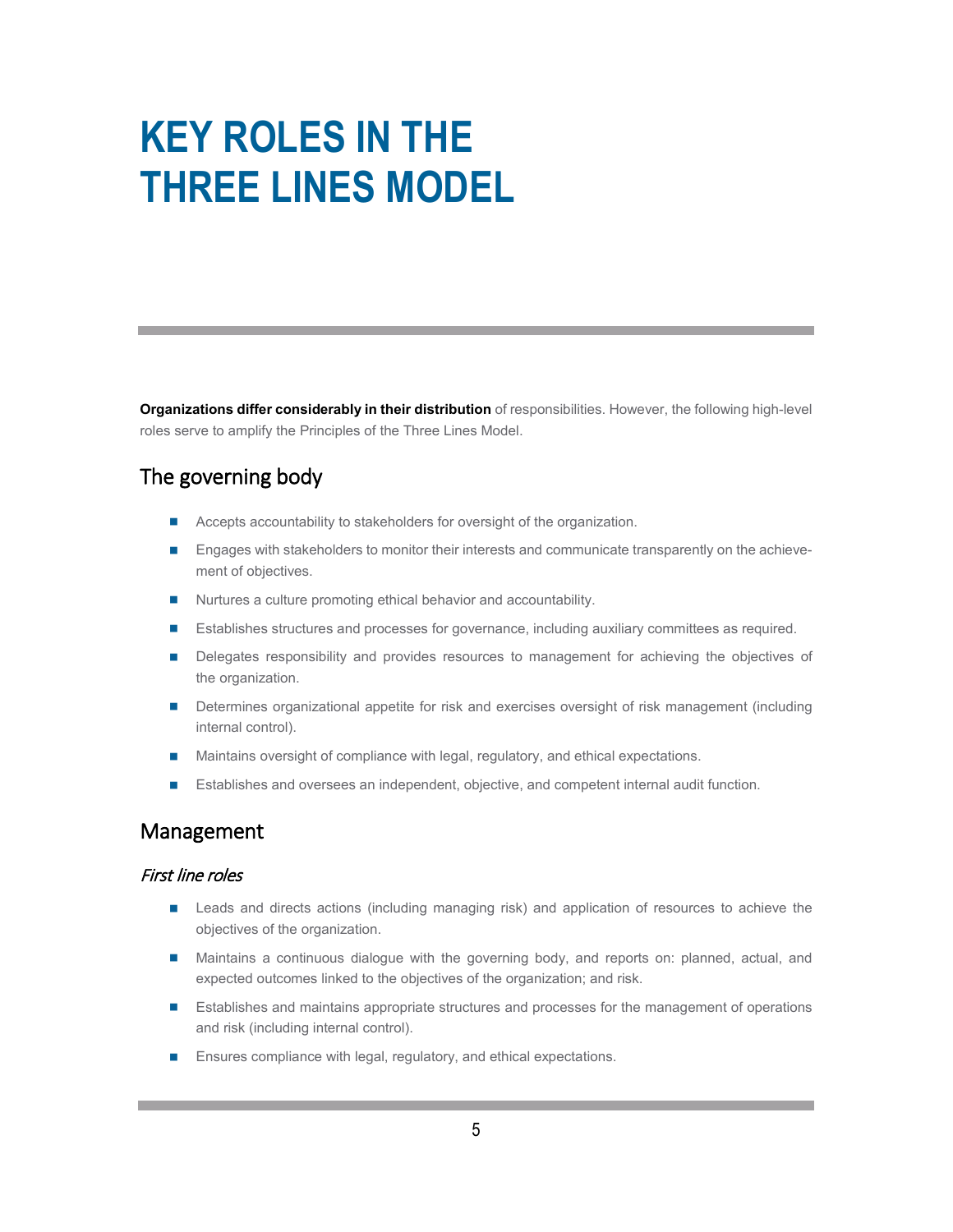#### Second line roles

- **Provides complementary expertise, support, monitoring, and challenge related to the management** of risk, including:
	- o The development, implementation, and continuous improvement of risk management practices (including internal control) at a process, systems, and entity level.
	- o The achievement of risk management objectives, such as: compliance with laws, regulations, and acceptable ethical behavior; internal control; information and technology security; sustainability; and quality assurance.
- **Provides analysis and reports on the adequacy and effectiveness of risk management (including** internal control).

#### <span id="page-7-0"></span>Internal audit

- **Maintains primary accountability to the governing body and independence from the responsibilities** of management.
- **Communicates independent and objective assurance and advice to management and the governing** body on the adequacy and effectiveness of governance and risk management (including internal control) to support the achievement of organizational objectives and to promote and facilitate continuous improvement.
- Reports impairments to independence and objectivity to the governing body and implements safeguards as required.

#### <span id="page-7-1"></span>External assurance providers

- Provide additional assurance to:
	- o Satisfy legislative and regulatory expectations that serve to protect the interests of stakeholders.
	- $\circ$  Satisfy requests by management and the governing body to complement internal sources of assurance.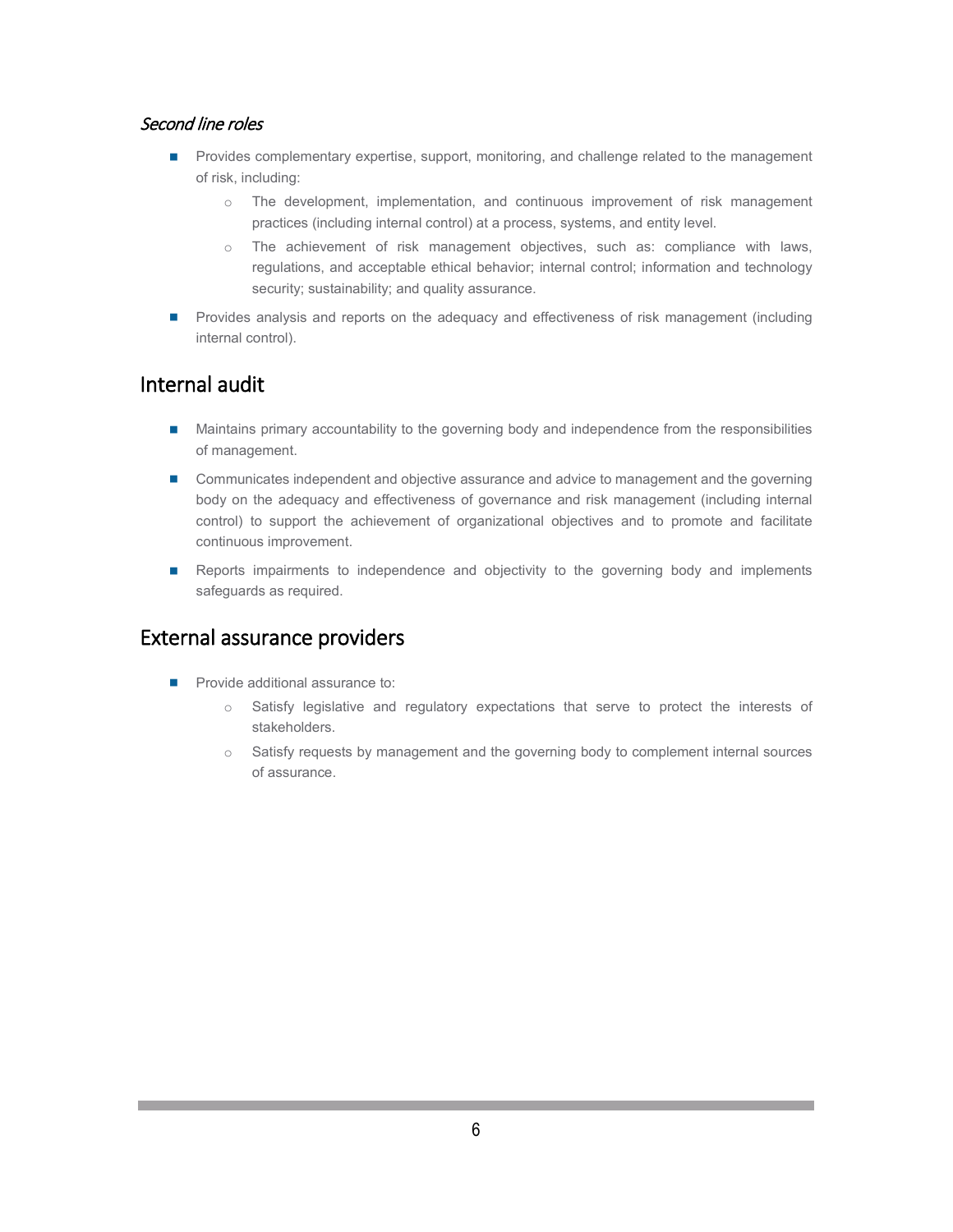## <span id="page-8-0"></span>**RELATIONSHIPS AMONG CORE ROLES**

### <span id="page-8-1"></span>Between the governing body and management (both first and second line roles)

**The governing body typically sets the direction** of the organization by defining the vision, mission, values, and organizational appetite for risk. It then delegates

responsibility for the achievement of the organization's objectives to management, along with the necessary resources. The governing body receives reports from management on planned, actual, and expected outcomes, as well as reports on risk and the management of risk.

#### **Key term**

**Chief Executive Officer (CEO) - The most senior individual in the organization with responsibility over operations.**

Organizations vary as to the degree of overlap and separation between the roles of the governing body and management. The governing body can be more or less "hands on" with respect to strategic and operational matters. Either the governing body or management may take the lead in developing the strategic plan, or it may be a shared undertaking. In some jurisdictions, the Chief Executive Officer (CEO) may be a member of the governing body and may even be its chair. In all cases, there needs to be strong communication between management and the governing body. The CEO is typically the focal point for this communication, but other senior managers may have frequent interactions with the governing body. Organizations may wish, and their regulators may require, leaders of second line roles such as a Chief Risk Officer (CRO) and a Chief Compliance Officer (CCO) to have a direct reporting line to the governing body. This is fully consistent with the Principles of the Three Lines Model.

### <span id="page-8-2"></span>Between management (both first and second line roles) and internal audit

Internal audit's independence from management ensures it is free from hindrance and bias in its planning and in the carrying out of its work, enjoying unfettered access to the people, resources, and information it requires. It is accountable to the governing body. However, independence does not imply isolation. There must be regular interaction between internal audit and management to ensure the work of internal audit is relevant and aligned with the strategic and operational needs of the organization. Through all of its activities, internal audit builds its knowledge and understanding of the organization, which contributes to the assurance and advice it delivers as a trusted advisor and strategic partner. There is a need for collaboration and communication across both the first and second line roles of management and internal audit to ensure there is no unnecessary duplication, overlap, or gaps.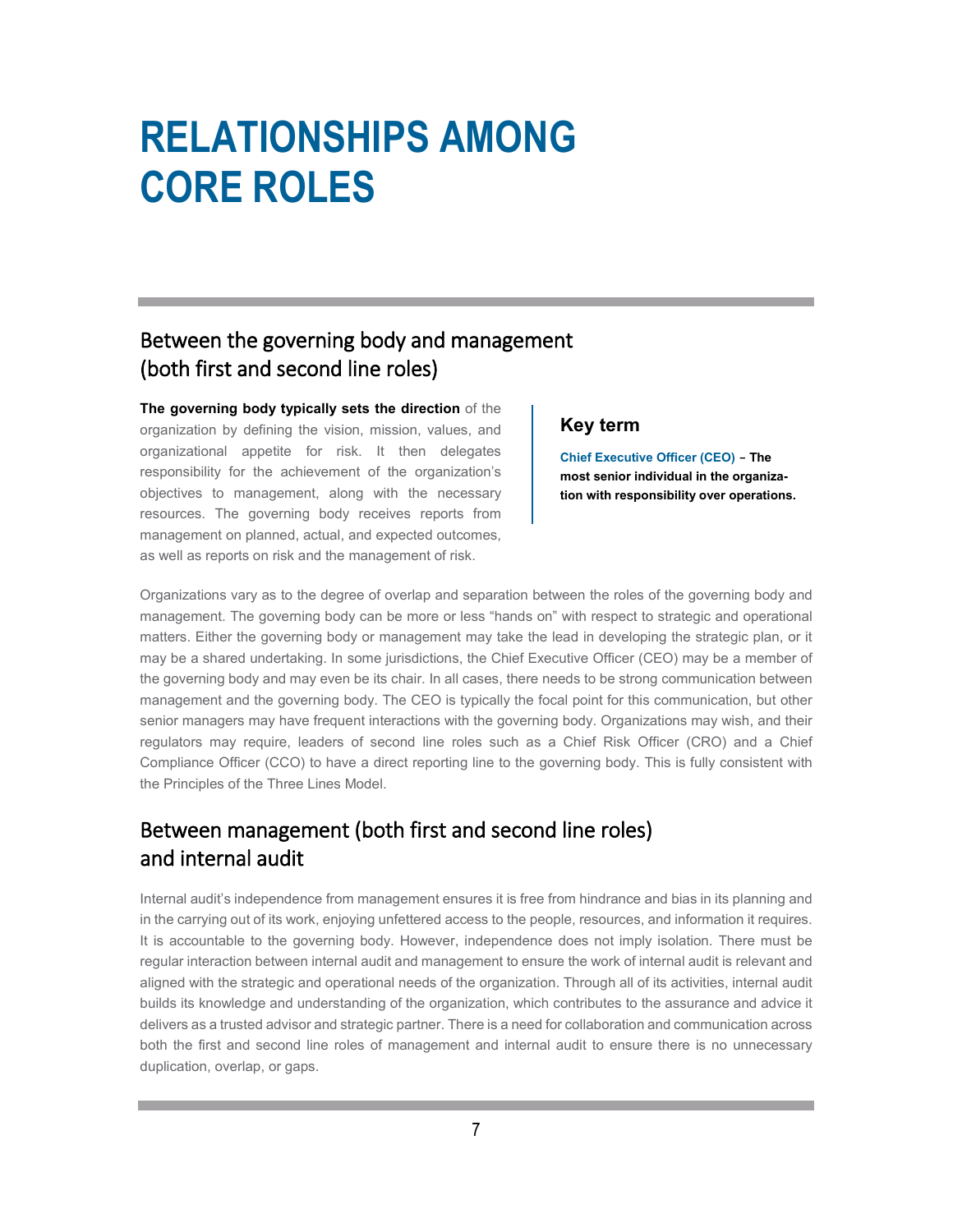#### <span id="page-9-0"></span>Between internal audit and the governing body

Internal audit is accountable to, and sometimes described as being the "eyes and ears" of, the governing body.

The governing body is responsible for oversight of internal audit, which requires: ensuring an independent internal audit function is established, including the hiring and firing of the Chief Audit Executive (CAE); serving as the primary reporting line for the  $CAE<sup>4</sup>$  $CAE<sup>4</sup>$  $CAE<sup>4</sup>$ ; approving and resourcing the audit plan; receiving and considering reports from the CAE; and enabling free access by the CAE to the governing body, including private sessions without the presence of management.

#### **Key term**

**Chief Audit Executive (CAE) - The most senior individual in the organization with responsibility for internal audit services, often known as the Head of Internal Audit or similar title.**

#### <span id="page-9-1"></span>Among all roles

l

The governing body, management, and internal audit have their distinct responsibilities, but all activities need to be aligned with the objectives of the organization. The basis for successful coherence is regular and effective coordination, collaboration, and communication.

<span id="page-9-2"></span><sup>4.</sup> For administrative purposes, the CAE may also report to an appropriately senior level of management.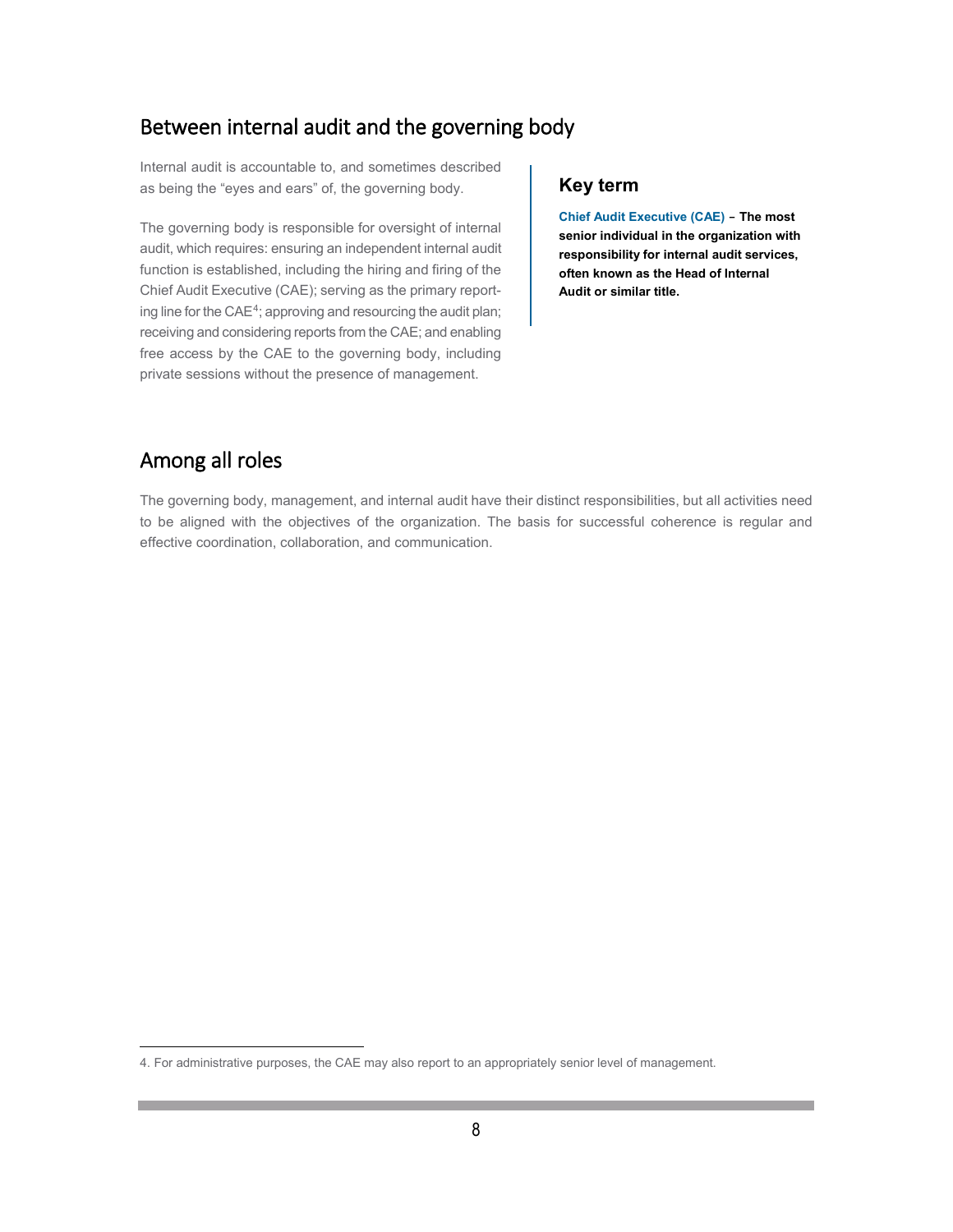## <span id="page-10-0"></span>**APPLYING THE MODEL**

#### <span id="page-10-1"></span>Structure, roles, and responsibilities

**The Three Lines Model is most effective** when it is adapted to align with the objectives and circumstances of the organization. How an organization is structured and how roles are assigned are matters for management and the governing body to determine. The governing body may establish committees to provide additional oversight for particular aspects of its responsibility, such as audit, risk, finance, planning, and compensation. Within management, there are likely to be functional and hierarchical arrangements and an increasing tendency toward specialization as organizations grow in size and complexity.

Functions, teams, and even individuals may have responsibilities that include both first and second line roles. However, direction and oversight of second line roles may be designed to secure a degree of independence from those with first line roles — and even from the most senior levels of management — by establishing primary accountability and reporting lines to the governing body. The Three Lines Model allows for as many reporting lines between management and the governing body as required. In some organizations, most notably regulated financial institutions, there is a statutory requirement for such arrangements to ensure sufficient independence. Even in these situations, those in management with first line roles remain responsible for managing risk.

Second line roles may include monitoring, advice, guidance, testing, analyzing, and reporting on matters related to the management of risk. Insofar as these provide support and challenge to those with first line roles and are integral to management decisions and actions, second line roles are part of management's responsibilities and are never fully independent from management, regardless of reporting lines and accountabilities.

A defining characteristic of third line roles is independence from management. The Principles of the Three Lines Model describe the importance and nature of internal audit independence, setting internal audit apart from other functions and enabling the distinctive value of its assurance and advice. Internal audit's independence is safeguarded by not making decisions or taking actions that are part of management's responsibilities (including risk management) and by declining to provide assurance on activities for which internal audit has current, or has had recent, responsibility. For example, in some organizations, the CAE is asked to assume additional decision-making responsibilities over activities utilizing similar competencies, such as aspects of statutory compliance or ERM. In such circumstances, internal audit is not independent of these activities or of their results, and therefore, when the governing body seeks independent and objective assurance and advice relating to those areas, it is necessary for its provision to be undertaken by a qualified third party.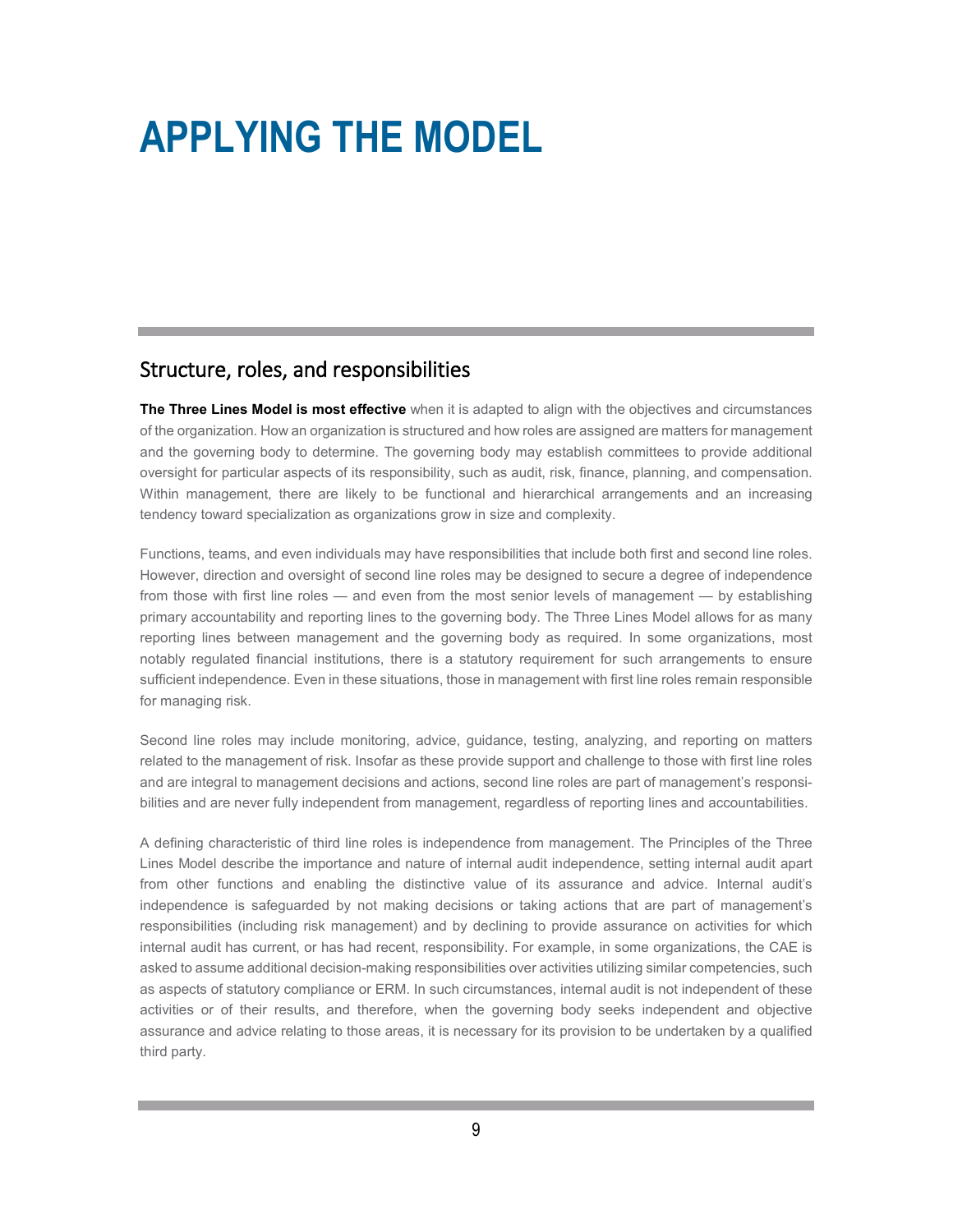### <span id="page-11-0"></span>Oversight and assurance

The governing body relies on reports from management (comprising those with first and second line roles), internal audit, and others in order to exercise oversight and achievement of its objectives, for which it is accountable to stakeholders. Management provides valuable assurance (also referred to as attestations) on planned, actual, and forecast outcomes, on risk, and on risk management by drawing upon direct experience and expertise. Those with second line roles provide additional assurance on risk-related matters. Because of internal audit's independence from management, the assurance it provides carries the highest degree of objectivity and confidence beyond that which those with first and second line roles can provide to the governing body, irrespective of reporting lines. Further assurance may also be drawn from external providers.

### <span id="page-11-1"></span>Coordination and alignment

Effective governance requires appropriate assignment of responsibilities as well as strong alignment of activities through cooperation, collaboration, and communication. The governing body seeks confirmation through internal audit that governance structures and processes are appropriately designed and operating as intended.